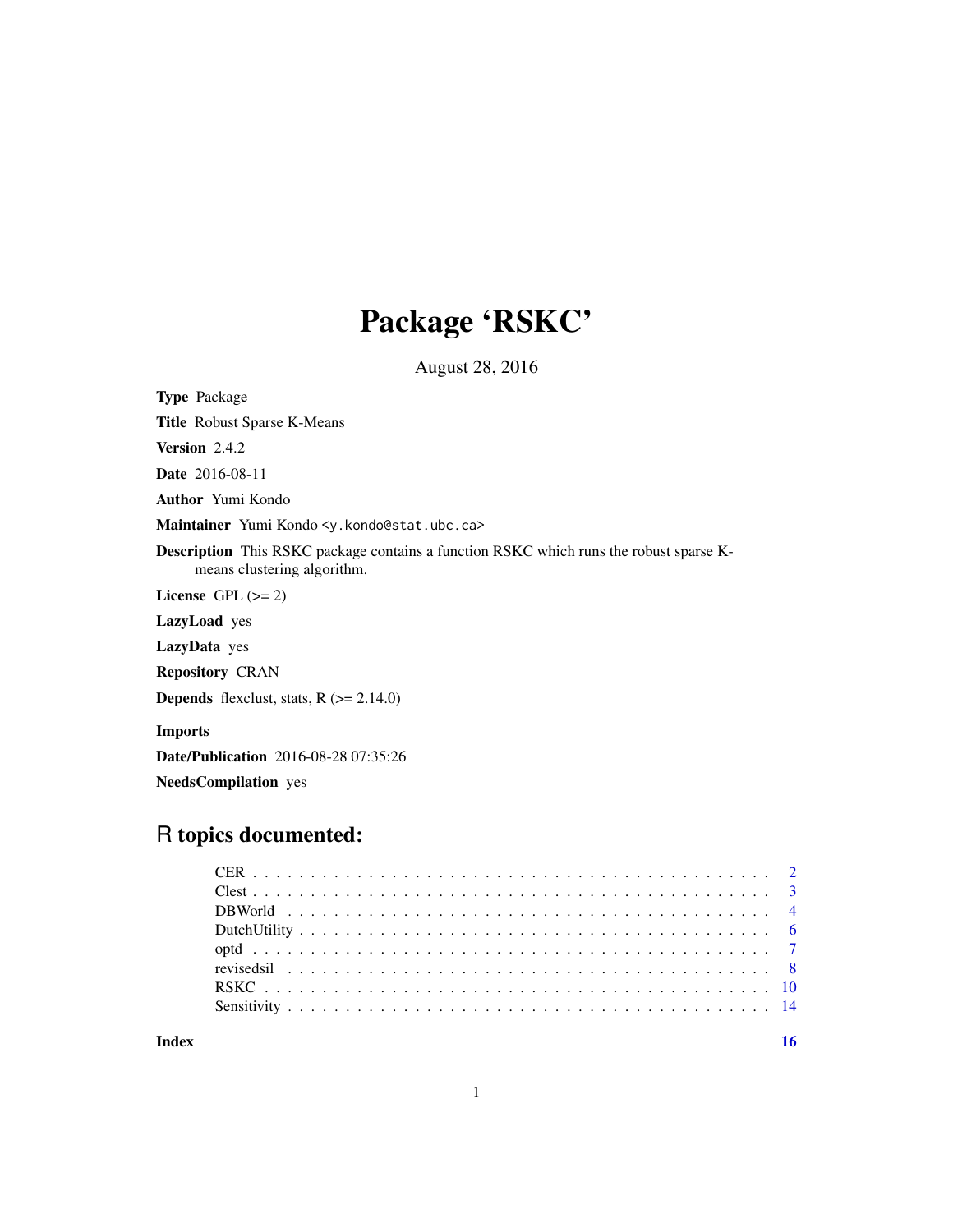## Description

Compute the classification error rate of two partitions.

## Usage

```
CER(ind, true.ind,nob=length(ind))
```
## Arguments

| ind      | Vector, containing the cluster labels of each case of a partition 1. |
|----------|----------------------------------------------------------------------|
| true.ind | Vector, containing the cluster labels of each case of a partition 2. |
| nob      | The number of cases (the length of the vector ind and true ind)      |

## Value

Return a CER value. CER = 0 means perfect agreement between two partitions and CER = 1 means complete disagreement of two partitions. Note:  $0 \leq C \leq R \leq 1$ 

#### Note

This function uses comb, which generates all combinations of the elements in the vector ind. For this reason, the function CER is not suitable for vector in a large dimension.

## Author(s)

Yumi Kondo <y.kondo@stat.ubc.ca>

## References

H. Chipman and R. Tibshirani. Hybrid hierarchical clustering with applications to microarray data. Biostatistics, 7(2):286-301, 2005.

## Examples

vec1<-c(1,1,1,2,3,3,3,2,2) vec2<-c(3,3,3,1,1,2,2,1,1) CER(vec1,vec2)

<span id="page-1-0"></span>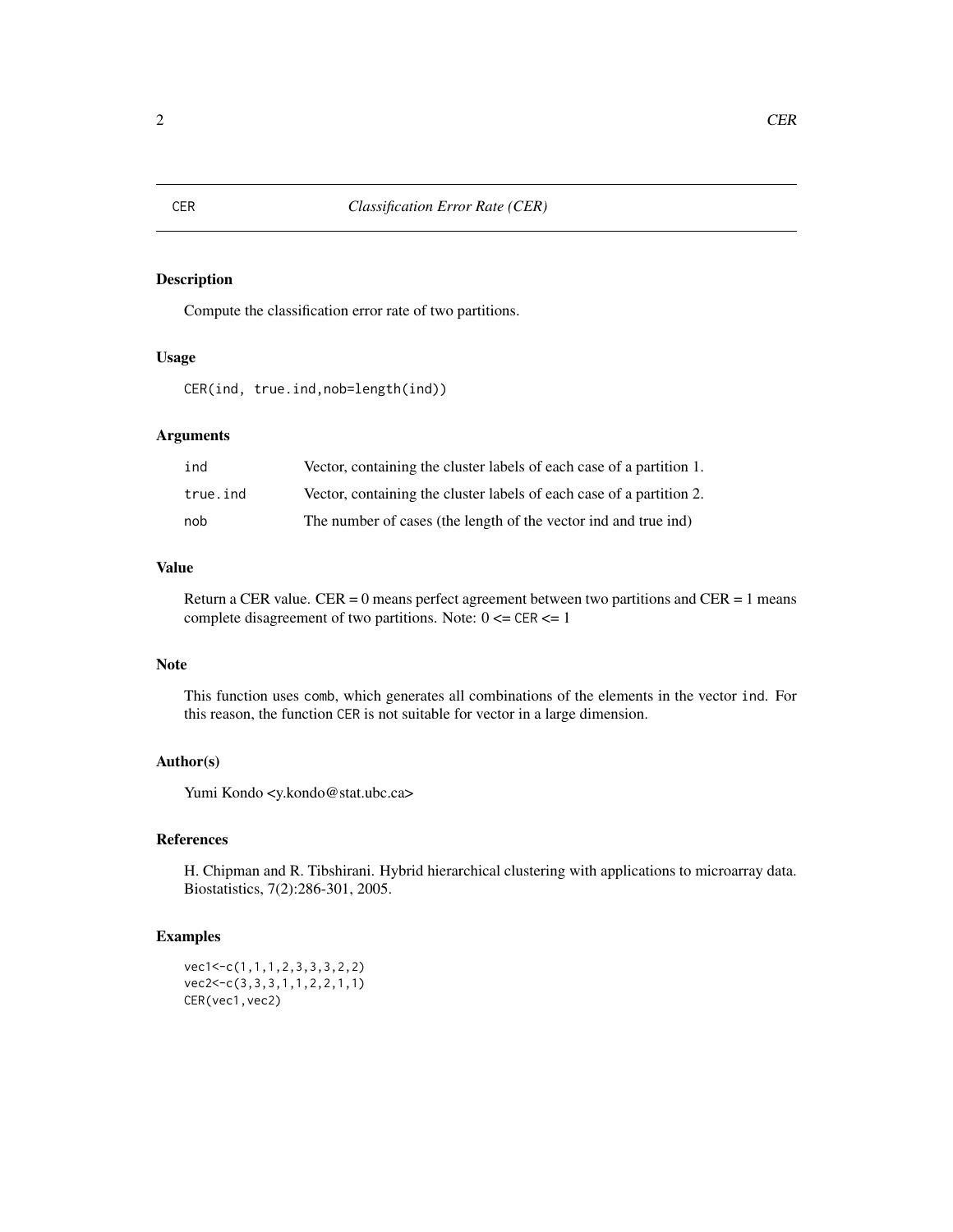<span id="page-2-0"></span>Clest *An implementation of Clest with robust sparse K-means. CER is used as a similarity measure.*

## Description

The function Clest performs Clest ( Dudoit and Fridlyand (2002)) with CER as the measure of the agreement between two partitions (in each training set). The following clustering algorithm can be used: *K*-means, trimmed *K*-means, sparse *K*-means and robust sparse *K*-means.

#### Usage

Clest(d, maxK, alpha,  $B = 15$ ,  $B0 = 5$ , nstart = 1000,

 $L1 = 6$ , beta = 0.1, pca = TRUE, silent=FALSE)

#### Arguments

| d         | A numerical data matrix ( $N$ by $p$ ) where $N$ is the number of cases and $p$ is the<br>number of features. The cases are clustered.                                                                                                                        |
|-----------|---------------------------------------------------------------------------------------------------------------------------------------------------------------------------------------------------------------------------------------------------------------|
| maxK      | The maximum number of clusters that you suspect.                                                                                                                                                                                                              |
| alpha     | See RSKC.                                                                                                                                                                                                                                                     |
| B         | The number of times that an observed dataset d is randomly partitioned into a<br>learning set and a training set. Note that each generated reference dataset is<br>partitioned into a learning and a testing set only once to ease the computational<br>cost. |
| <b>B0</b> | The number of times that the reference dataset is generated.                                                                                                                                                                                                  |
| nstart    | The number of random initial sets of cluster centers at Step(a) of robust sparse<br>K-means clustering.                                                                                                                                                       |
| L1        | See RSKC.                                                                                                                                                                                                                                                     |
| beta      | $0 \leq$ beta $\leq$ 1: significance level. Clest chooses the number of clusters that<br>returns the strongest significant evidence against the hypothesis $H0: K = 1$ .                                                                                      |
| pca       | Logical, if TRUE, then reference datasets are generated from a PCA reference<br>distribution. If FALSE, then the reference data set is generated from a simple<br>reference distribution.                                                                     |
| silent    | Logical, if TRUE, then the number of iteration on progress is not printed.                                                                                                                                                                                    |
| Value     |                                                                                                                                                                                                                                                               |

## K The solution of Clest; the estimated number of clusters. result.table A real matrix (maxK-1 by 4). Each row represents K=2,...,maxK and columns represent the test statistics (=observed CER-reference CER), observed CER, reference CER and *P*-value.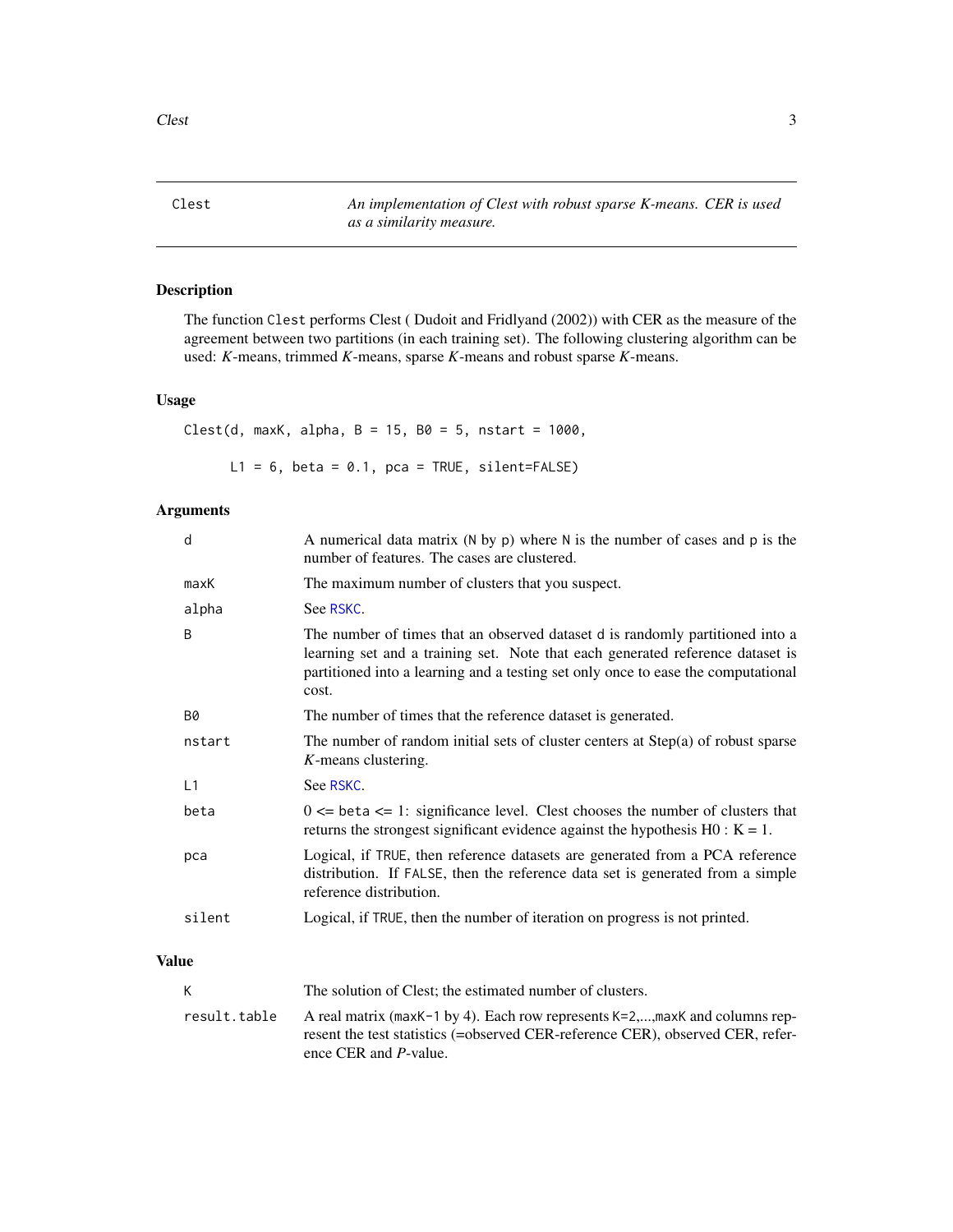<span id="page-3-0"></span>

|              | referenceCERs A matrix (B0 by maxK-1), containing CERs of testing datasets from generated<br>datasets for each $K=2,\ldots$ , maxK. |
|--------------|-------------------------------------------------------------------------------------------------------------------------------------|
| observedCERs | A matrix (B by maxK-1), containing CERs of B testing sets for each K=2, $\dots$ , maxK.                                             |
| call         | The matched call.                                                                                                                   |

#### Author(s)

Yumi Kondo <y.kondo@stat.ubc.ca>

## References

Yumi Kondo (2011), Robustificaiton of the sparse K-means clustering algorithm, MSc. Thesis, University of British Columbia <http://hdl.handle.net/2429/37093>

S. Dudoit and J. Fridlyand. A prediction-based resampling method for estimating the number of clusters in a dataset. Genome Biology, 3(7), 2002.

#### Examples

```
## Not run:
# little simulation function
sim <function(mu,f){
   D<-matrix(rnorm(60*f),60,f)
   D[1:20,1:50]<-D[1:20,1:50]+mu
   D[21:40,1:50]<-D[21:40,1:50]-mu
   return(D)
   }
 set.seed(1)
 d<-sim(1.5,100); # non contaminated dataset with noise variables
# Clest with robust sparse K-means
rsk<-Clest(d,5,alpha=1/20,B=3,B0=10, beta = 0.05, nstart=100,pca=TRUE,L1=3,silent=TRUE);
# Clest with K-means
k<-Clest(d,5,alpha=0,B=3,B0=10, beta = 0.05, nstart=100,pca=TRUE,L1=NULL,silent=TRUE);
## End(Not run)
```
DBWorld *E-mails from DBWorld mailing list*

#### Description

The dataset contains n= 64 bodies of e-mails in binary bag-of-words representation which Filannino manually collected from DBWorld mailing list.

DBWorld mailing list announces conferences, jobs, books, software and grants.

Filannino applied supervised learning algorithm to classify e-mails between "announces of conferences" and "everything else".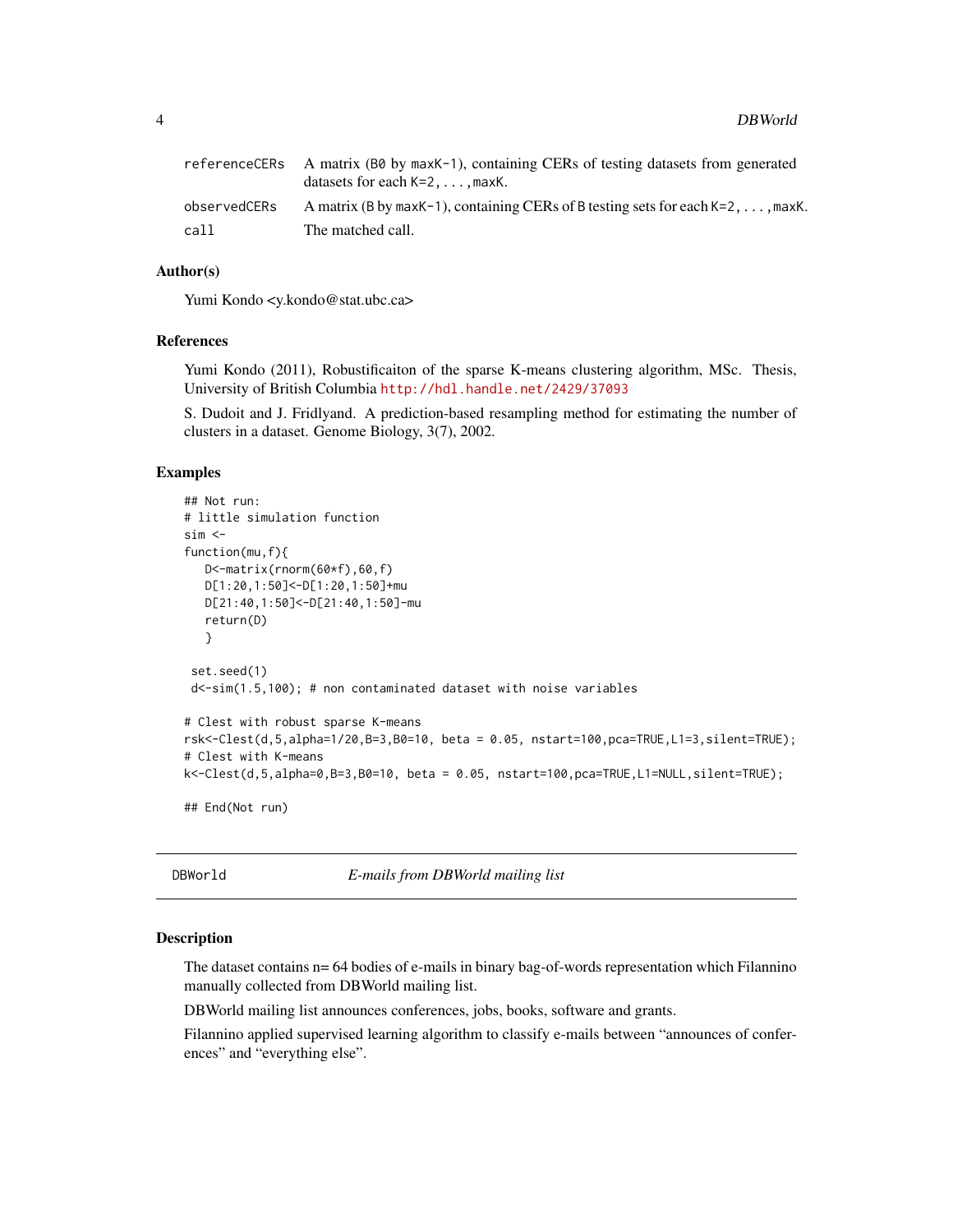#### DBWorld 5

Out of 64 e-mails, 29 are about conference announcements and 35 are not.

Every e-mail is represented as a vector containing p binary values, where p is the size of the vocabulary extracted from the entire corpus with some constraints: the common words such as "the", "is" or "which", so-called stop words, and words that have less than 3 characters or more than 30 chracters are removed from the dataset.

The entry of the vector is 1 if the corresponding word belongs to the e-mail and 0 otherwise.

The number of unique words in the dataset is  $p=4702$ .

The dataset is originally from the UCI Machine Learning Repository DBWorldData.

rawDBWorld is a list of 64 objects containing the original E-mails.

#### Usage

data(DBWorld) data(rawDBWorld)

#### Details

See Bache K, Lichman M (2013). for details of the data descriptions. The original dataset is freely available from USIMachine Learning Repository website [http://archive.ics.uci.edu/](http://archive.ics.uci.edu/ml/datasets/DBWorld+e-mails) [ml/datasets/DBWorld+e-mails](http://archive.ics.uci.edu/ml/datasets/DBWorld+e-mails)

## Author(s)

Yumi Kondo <y.kondo@stat.ubc.ca>

#### References

Bache K, Lichman M (2013). UCI Machine Learning Repository." [http://archive.ics.uci.](http://archive.ics.uci.edu/ml/datasets) [edu/ml/datasets](http://archive.ics.uci.edu/ml/datasets)

Filannino, M., (2011). 'DBWorld e-mail classification using a very small corpus', Project of Machine Learning course, University of Manchester.

#### Examples

```
## Not run:
data(DBWorld)
data(rawDBWorld)
```
## End(Not run)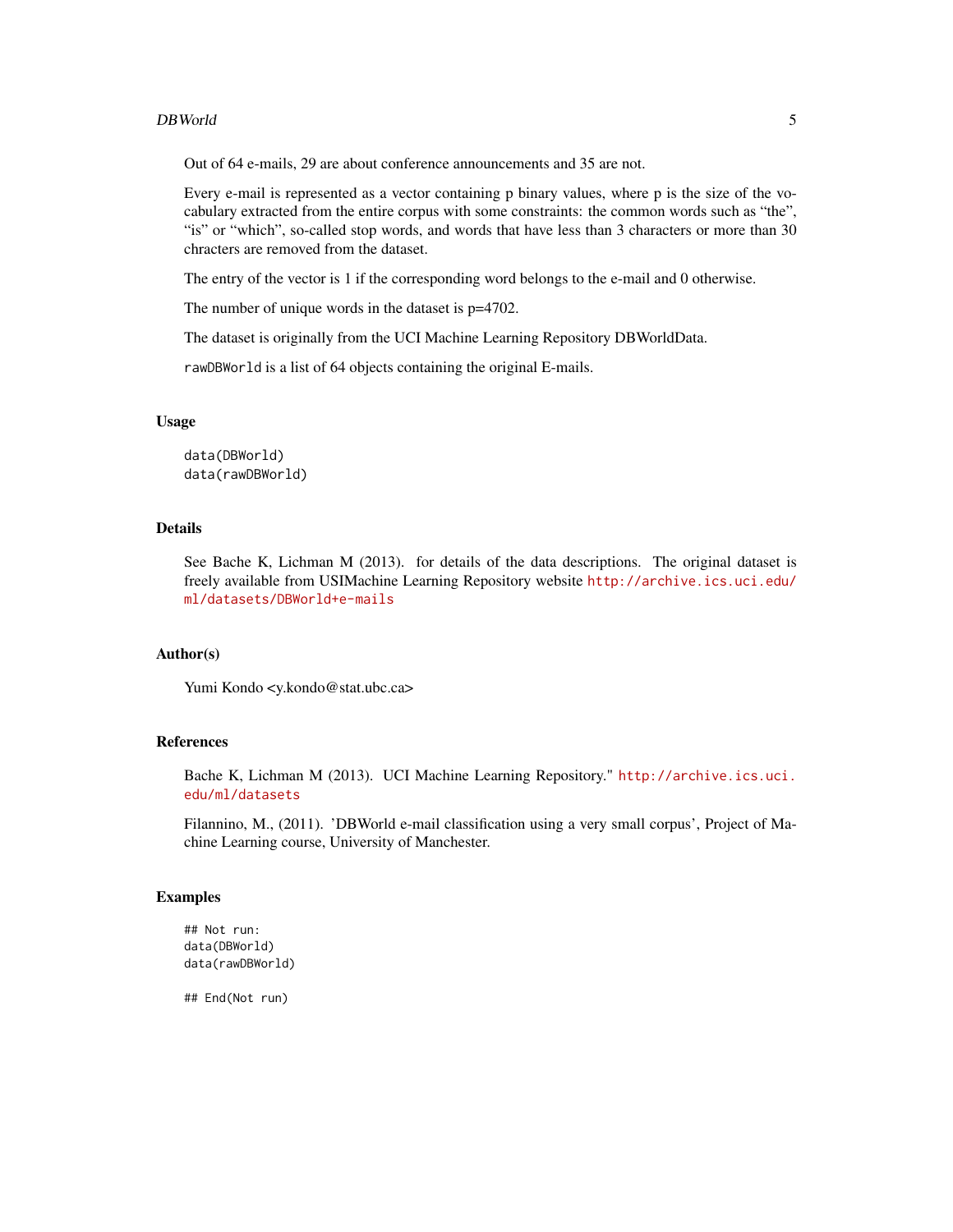#### **Description**

This dataset consists of features of handwritten numerals  $(0^{\prime}-9^{\prime}) (K=10)$  extracted from a collection of Dutch utility maps.

Two hundred patterns per class (for a total of  $2,000$  ( $=N$ ) patterns) have been digitized in binary images.

Raw observations are 32x45 bitmmaps, which are divided into nooverlapping blocks of 2x3 and the number of pixels are counted in each block.

This generate  $p=240$  (16x15) variable, recodring the normalized counts of pixels in each block and each element is an integer in the range 0 to 6.

rownames of DutchUtility contains the true digits and colnames of it contains the position of the block matrix, from which the normalized counts of pixels are taken.

#### Usage

```
data(DutchUtility)
showDigit(index,cex.main=1)
```
#### Arguments

| index    | A scalar containing integers between 1 and 2000. The function ShowDigit re-<br>generates the sampled versions of the original images may be obtained $(15x16)$ |
|----------|----------------------------------------------------------------------------------------------------------------------------------------------------------------|
|          | pixels). (the source image $(32x45)$ dataset is lost)                                                                                                          |
| cex.main | Specify the size of the title text with a numeric value of length 1.                                                                                           |

#### Details

The original dataset is freely available from USIMachine Learning Repository (Frank and Asuncion (2010)) website http://archive .ics.uci.edu/ml/datasets.html.

#### Author(s)

Yumi Kondo <y.kondo@stat.ubc.ca>

#### References

Frank A, Asuncion A (2010). UCI Machine Learning Repository." [http://archive.ics.uci.](http://archive.ics.uci.edu/ml) [edu/ml](http://archive.ics.uci.edu/ml).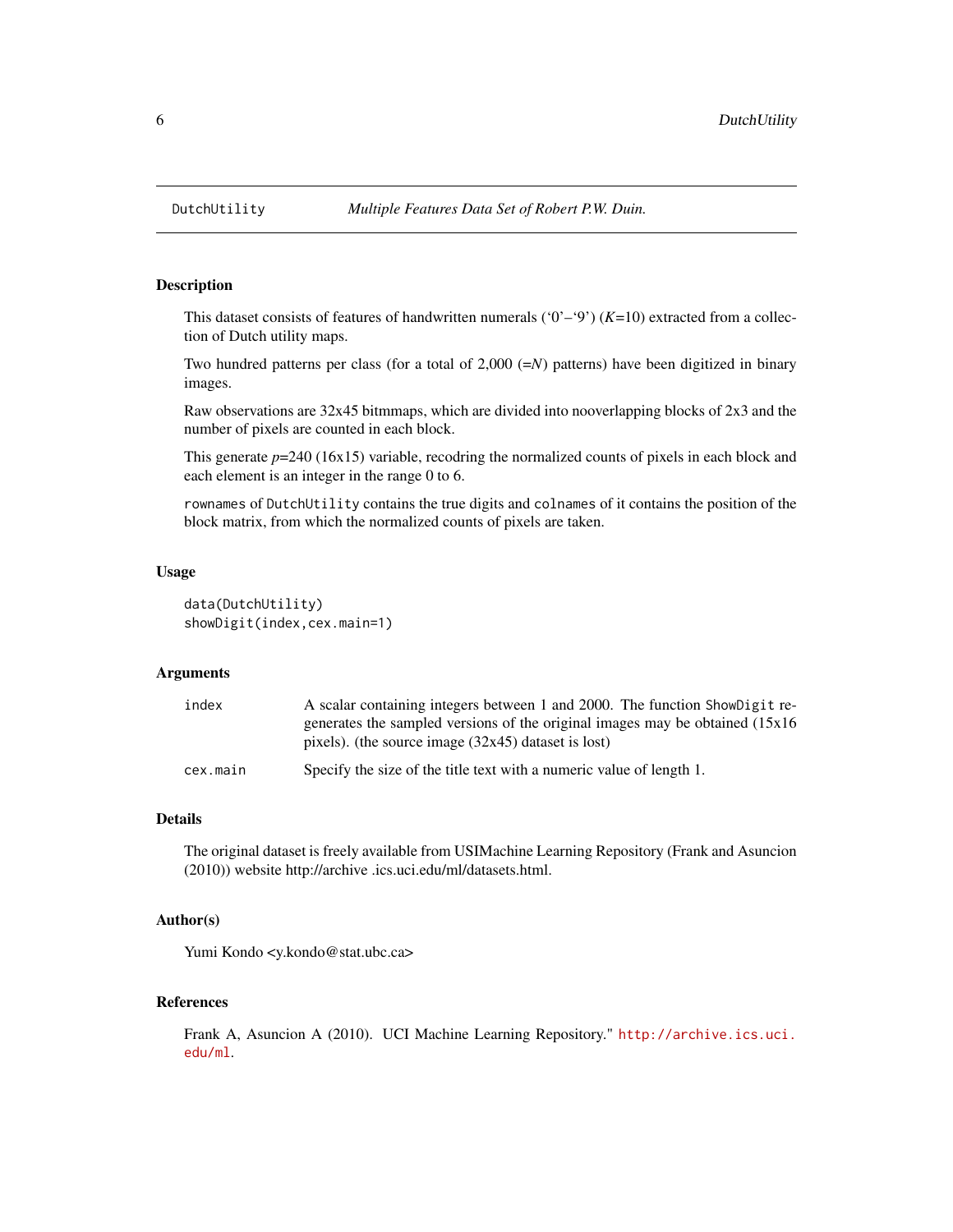#### <span id="page-6-0"></span>optd 7

#### Examples

```
## Not run:
data(DutchUtility)
truedigit <- rownames(DutchUtility)
(re <- RSKC(DutchUtility,ncl=10,alpha=0.1,L1=5.7,nstart=1000))
Sensitivity(re$labels,truedigit)
table(re$labels,truedigit)
## Check the bitmap of the trimmed observations
showDigit(re$oW[1])
## Check the features which receive zero weights
names(which(re$weights==0))
## End(Not run)
```
optd *Optical Recognition of Handwritten Digits of Frank A, Asuncion A (2010).*

#### Description

The dataset describes  $n = 1797$  digits from 0 to 9 (K = 10), handwritten by 13 subjects. Raw observations are 32x32 bitmaps, which are divided into nonoverlapping blocks of 4x4 and the number of on pixels are counted in each block. This generates  $p = 64 (= 8x8)$  variable, recording the normalized counts of pixels in each block and each element is an integer in the range 0 to 16. The row names of the matrix optd contains the true labels (between 0 and 9), and the column names of it contains the position of the block in original bitmap.

#### Usage

```
data(optd)
showbitmap(index)
```
#### Arguments

index A vector containing integers between 1 and 1797. Given the observation indices, the showbitmap returns their original 32 by 32 bitmaps on R console.

#### Details

The original dataset is freely available from USIMachine Learning Repository (Frank and Asuncion (2010)) website http://archive .ics.uci.edu/ml/datasets.html.

#### Author(s)

Yumi Kondo <y.kondo@stat.ubc.ca>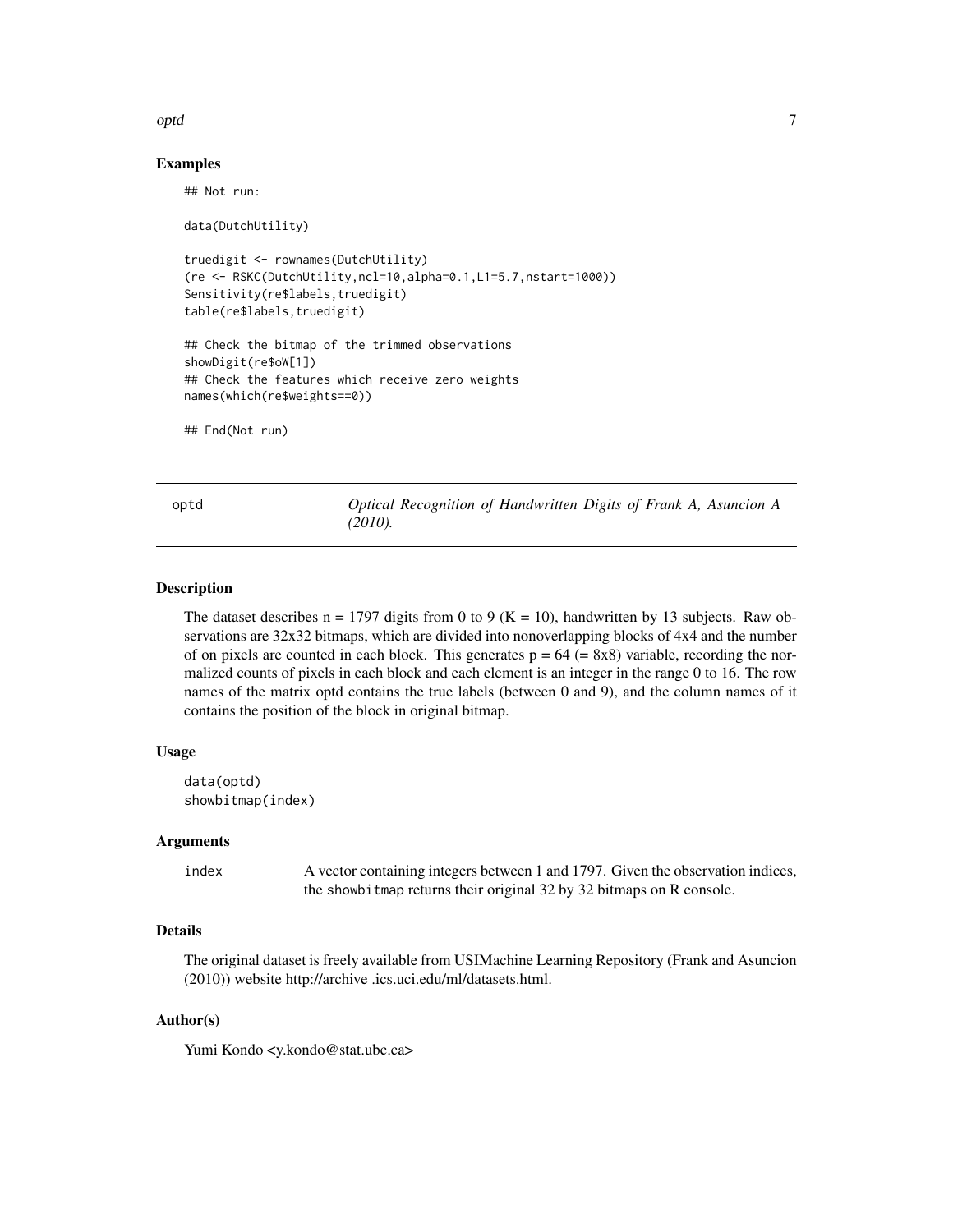## References

Frank A, Asuncion A (2010). UCI Machine Learning Repository." [http://archive.ics.uci.](http://archive.ics.uci.edu/ml) [edu/ml](http://archive.ics.uci.edu/ml).

#### Examples

```
## Not run:
data(optd)
truedigit <- rownames(optd)
(re <- RSKC(optd,ncl=10,alpha=0.1,L1=5.7,nstart=1000))
Sensitivity(re$labels,truedigit)
table(re$labels,truedigit)
## Check the bitmap of the trimmed observations
showbitmap(re$oW)
## Check the features which receive zero weights
names(which(re$weights==0))
## End(Not run)
```
revisedsil *The revised silhouette*

## Description

This function returns a revised silhouette plot, cluster centers in weighted squared Euclidean distances and a matrix containing the weighted squared Euclidean distances between cases and each cluster center. Missing values are adjusted.

#### Usage

```
revisedsil(d,reRSKC=NULL,CASEofINT=NULL,col1="black",
CASEofINT2 = NULL, col2="red", print.plot=TRUE,
W=NULL,C=NULL,out=NULL)
```
#### Arguments

| d           | A numerical data matrix, $N$ by p, where $N$ is the number of cases and p is the<br>number of features.                                                                                                                                                                                                  |
|-------------|----------------------------------------------------------------------------------------------------------------------------------------------------------------------------------------------------------------------------------------------------------------------------------------------------------|
| reRSKC      | A list output from RSKC function.                                                                                                                                                                                                                                                                        |
| CASE of INT | Necessary if print.plot=TRUE. A vector of the case indices that appear in the<br>revised silhouette plot. The revised silhouette widths of these indices are colored<br>in col1 if CASE of INT != NULL. The average silhouette of each cluster printed<br>in the plot is computed EXCLUDING these cases. |
| col1        | See CASE of INT.                                                                                                                                                                                                                                                                                         |

<span id="page-7-0"></span>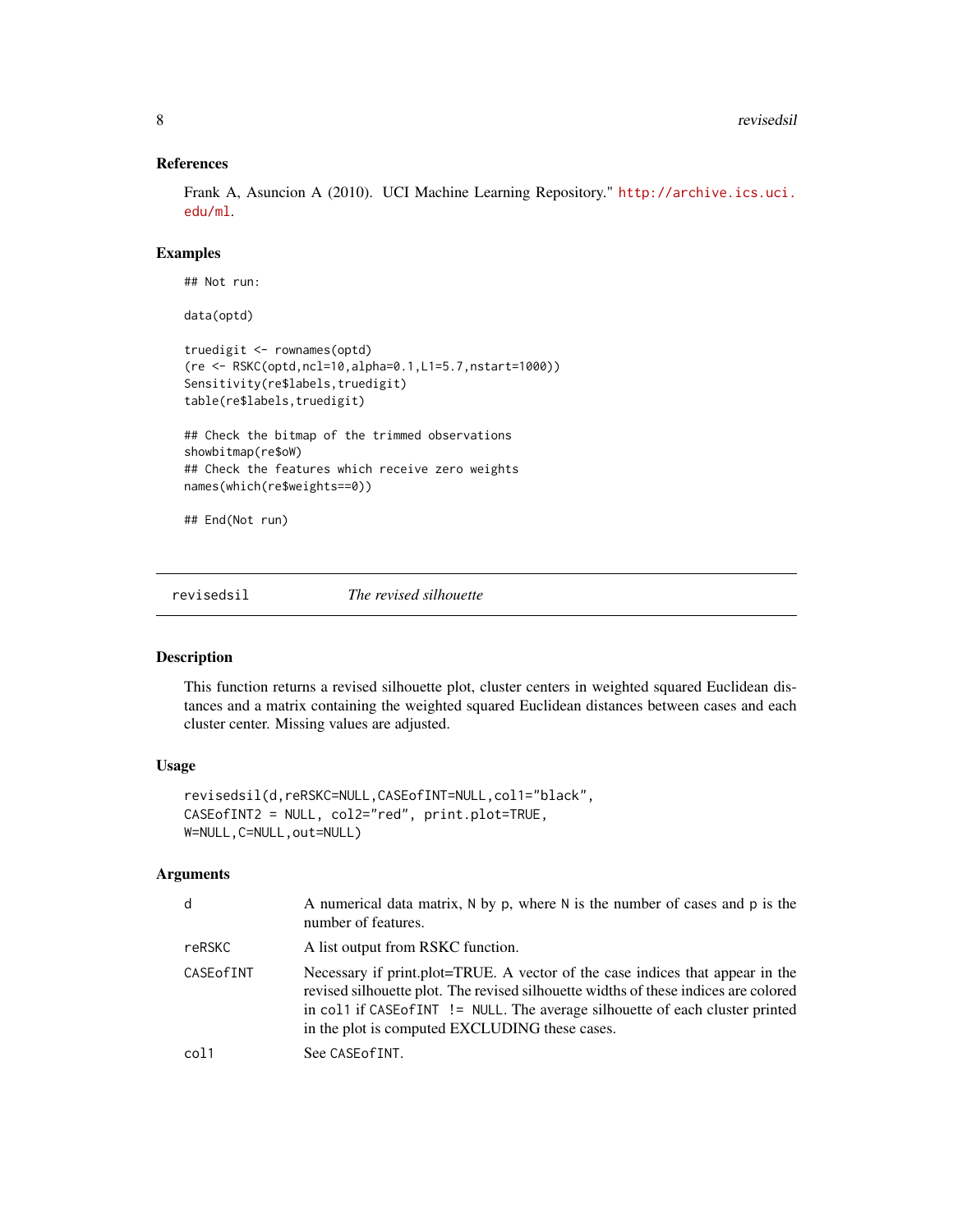#### revisedsil 9

| CASE of INT2 | A vector of the case indices that appear in the revised silhouette plot. The indices<br>are colored in col2.                                                                                                                                                                                                                                                                                                     |
|--------------|------------------------------------------------------------------------------------------------------------------------------------------------------------------------------------------------------------------------------------------------------------------------------------------------------------------------------------------------------------------------------------------------------------------|
| col2         | See CASE of INT2                                                                                                                                                                                                                                                                                                                                                                                                 |
| print.plot   | If TRUE, the revised silhouette is plotted.                                                                                                                                                                                                                                                                                                                                                                      |
| W            | Necessary if $r$ eRSKC = NULL. A positive real vector of weights of length p.                                                                                                                                                                                                                                                                                                                                    |
| C            | Necessary if reRSKC = NULL. An integer vector of class labels of length N.                                                                                                                                                                                                                                                                                                                                       |
| out          | Necessary if reRSKC = NULL. Vector of the case indices that should be excluded<br>in the calculation of cluster centers. In RSKC, cluster centers are calculated with-<br>out the cases that have the furthest 100*alpha % Weighted squared Euclidean<br>distances to their closest cluster centers. If one wants to obtain the cluster cen-<br>ters from RSKC output, set out $=$ <rskc output=""> \$0W.</rskc> |

#### Value

| trans.mu  | Cluster centers in reduced weighted dimension. See example for more detail.                                                                                                        |
|-----------|------------------------------------------------------------------------------------------------------------------------------------------------------------------------------------|
| WdisC     | N by ncl matrix, where ncl is the prespecified number of clusters. It contains<br>the weighted distance between each case and all cluster centers. See example<br>for more detail. |
| sil.order | Silhouette values of each case in the order of the case index.                                                                                                                     |
| sil.i     | Silhouette values of cases ranked by decreasing order within clusters. The cor-<br>responding case index are in obs. i                                                             |

## Author(s)

Yumi Kondo <y.kondo@stat.ubc.ca>

#### References

Yumi Kondo (2011), Robustificaiton of the sparse K-means clustering algorithm, MSc. Thesis, University of British Columbia <http://hdl.handle.net/2429/37093>

## Examples

```
# little simulation function
sim <function(mu,f){
  D<-matrix(rnorm(60*f),60,f)
  D[1:20,1:50]<-D[1:20,1:50]+mu
  D[21:40,1:50]<-D[21:40,1:50]-mu
  return(D)
  }
```
### output trans.mu ###

p<-200;ncl<-3 # simulate a 60 by p data matrix with 3 classes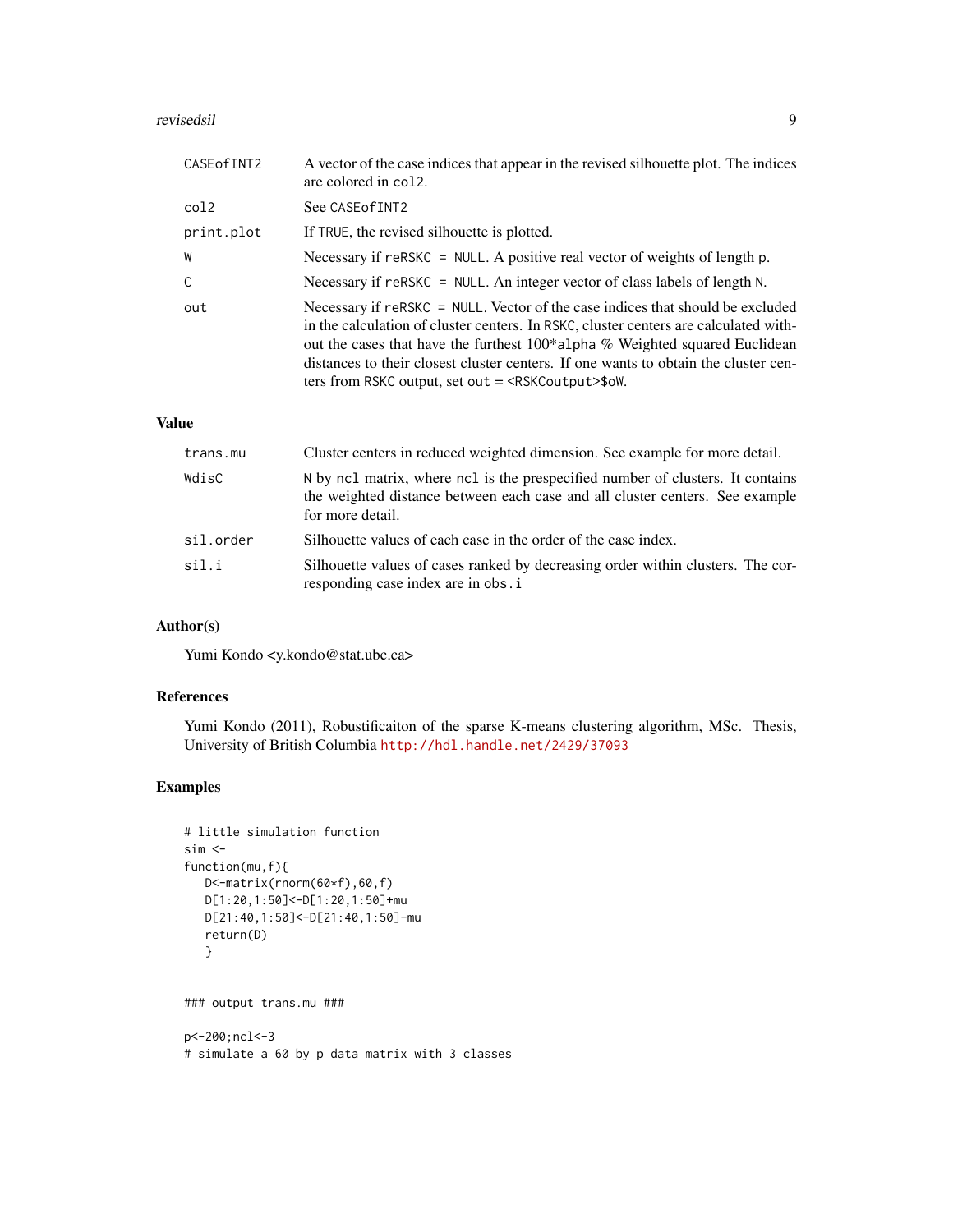```
d < -sim(2,p)# run RSKC
re<-RSKC(d,ncl,L1=2,alpha=0.05)
# cluster centers in weighted squared Euclidean distances by function sil
sil.mu<-revisedsil(d,W=re$weights,C=re$labels,out=re$oW,print.plot=FALSE)$trans.mu
# calculation
trans.d<-sweep(d[,re$weights!=0],2,sqrt(re$weights[re$weights!=0]),FUN="*")
class<-re$labels;class[re$oW]<-ncl+1
MEANs<-matrix(NA,ncl,ncol(trans.d))
for ( i in 1 : 3) MEANs[i,]<-colMeans(trans.d[class==i,,drop=FALSE])
sil.mu==MEANs
# coincides
### output WdisC ###
p<-200;ncl<-3;N<-60
# generate 60 by p data matrix with 3 classes
d < -sim(2,p)# run RSKC
re<-RSKC(d,ncl,L1=2,alpha=0.05)
si<-revisedsil(d,W=re$weights,C=re$labels,out=re$oW,print.plot=FALSE)
si.mu<-si$trans.mu
si.wdisc<-si$WdisC
trans.d<-sweep(d[,re$weights!=0],2,sqrt(re$weights[re$weights!=0]),FUN="*")
WdisC<-matrix(NA,N,ncl)
for ( i in 1 : ncl) WdisC[,i]<-rowSums(scale(trans.d,center=si.mu[i,],scale=FALSE)^2)
# WdisC and si.wdisc coincides
```
<span id="page-9-1"></span>

RSKC *Robust Sparse K-means*

#### Description

The robust sparse *K*-means clustering method by Kondo (2011). In this algorithm, sparse *K*-means (Witten and Tibshirani (2010)) is robustified by iteratively trimming the prespecified proportion of cases in the weighted squared Euclidean distances and the squared Euclidean distances.

#### Usage

```
RSKC(d, ncl, alpha, L1 = 12, nstart = 200,silent=TRUE, scaling = FALSE, correlation = FALSE)
```
#### Arguments

|     | A numeric matrix of data, N by p, where N is the number of cases and p is the<br>number of features. Cases are partitioned into ncl clusters. Missing values are<br>accepted. |
|-----|-------------------------------------------------------------------------------------------------------------------------------------------------------------------------------|
| ncl | The prespecified number of clusters.                                                                                                                                          |

<span id="page-9-0"></span>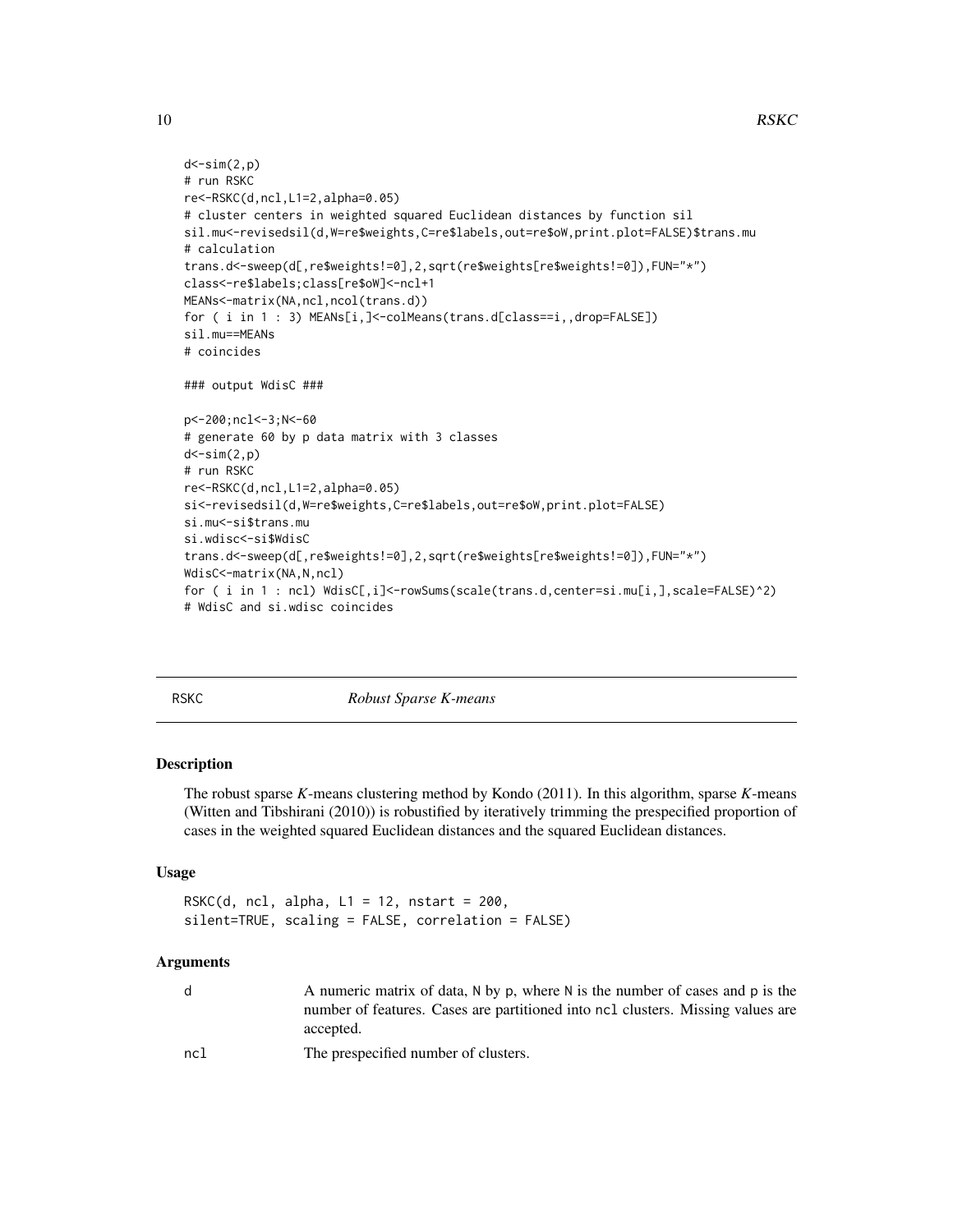#### <span id="page-10-0"></span> $RSKC$  11

| alpha       | $0 \le a$ alpha $\le 1$ , the proportion of the cases to be trimmed in robust sparse<br>$K$ -means.                                                                                                                                                                                                                           |
|-------------|-------------------------------------------------------------------------------------------------------------------------------------------------------------------------------------------------------------------------------------------------------------------------------------------------------------------------------|
|             | If alpha $> 0$ and $L1 \ge 1$ then RSKC performs robust sparse K-means.                                                                                                                                                                                                                                                       |
|             | If alpha $> 0$ and $L1 = \text{NULL}$ then RSKC performs trimmed K-means.                                                                                                                                                                                                                                                     |
|             | If a lpha = $0$ and $L1$ >=1 then RSKC performs sparse K-means (with the algorithm<br>of Lloyd (1982)).                                                                                                                                                                                                                       |
|             | If alpha = 0 and $L1$ = NULL then RSKC performs K-means (with the algorithm of<br>Lloyd).                                                                                                                                                                                                                                     |
|             | For more details on trimmed K-means, see Gordaliza (1991a), Gordaliza (1991b).                                                                                                                                                                                                                                                |
| L1          | A single L1 bound on weights (the feature weights). If L1 is small, then few<br>features will have non-zero weights. If L1 is large then all features will have<br>non-zero weights. If $L1 = \text{NULL}$ then RSKC performs nonsparse clustering (see<br>alpha).                                                            |
| nstart      | The number of random initial sets of cluster centers in every step (a) which<br>performs $K$ -means or trimmed $K$ -means.                                                                                                                                                                                                    |
| silent      | If TRUE, then the processing step is not printed.                                                                                                                                                                                                                                                                             |
| scaling     | If TRUE, RSKC subtracts the each entry of data matrix by the corresponding col-<br>umn mean and divide it by the corresponding column SD: see scale                                                                                                                                                                           |
| correlation | If TRUE, RSKC centers and scales the rows of data before the clustering is per-<br>formed. i.e., trans.d = $t(scale(t(d)))$ The squared Euclidean distance<br>between cases in the transformed dataset trans. d is proportional to the dissim-<br>ilality measure based on the correlation between the cases in the dataset d |
|             |                                                                                                                                                                                                                                                                                                                               |

#### Details

Robust sparse *K*-means is a clustering method that extends the sparse *K*-means clustering of Witten and Tibshirani to make it resistant to oultiers by trimming a fixed proportion of observations in each iteration.

These outliers are flagged both in terms of their weighted and unweighted distances to eliminate the effects of outliers in the selection of feature weights and the selection of a partition.

In Step (a) of sparse *K*-means, given fixed weights, the algorithm aims to maximize the objective function over a partition i.e. it performs *K*-means on a weighted dataset. Robust sparse *K*-means robustifies Step (a) of sparse *K*-means by performing trimmed *K*-means on a weighted dataset: it trims cases in weighted squared Euclidean distances.

Before Step (b), where, given a partition, the algorithm aims to maximize objective function over weights, the robust sparse *K*-means has an intermediate robustifying step, Step (a-2). At this step, it trims cases in squared Euclidean distances.

Given a partition and trimmed cases from Step (a) and Step (a-2), the objective function is maximized over weights at Step(b). The objective function is calculated without the trimmed cases in Step (a) and Step(a-2).

The robust sparse *K*-means algorithm repeat Step (a), Step (a-2) and Step (b) until a stopping criterion is satisfied.

For the calculation of cluster centers in the weighted distances, see revisedsil.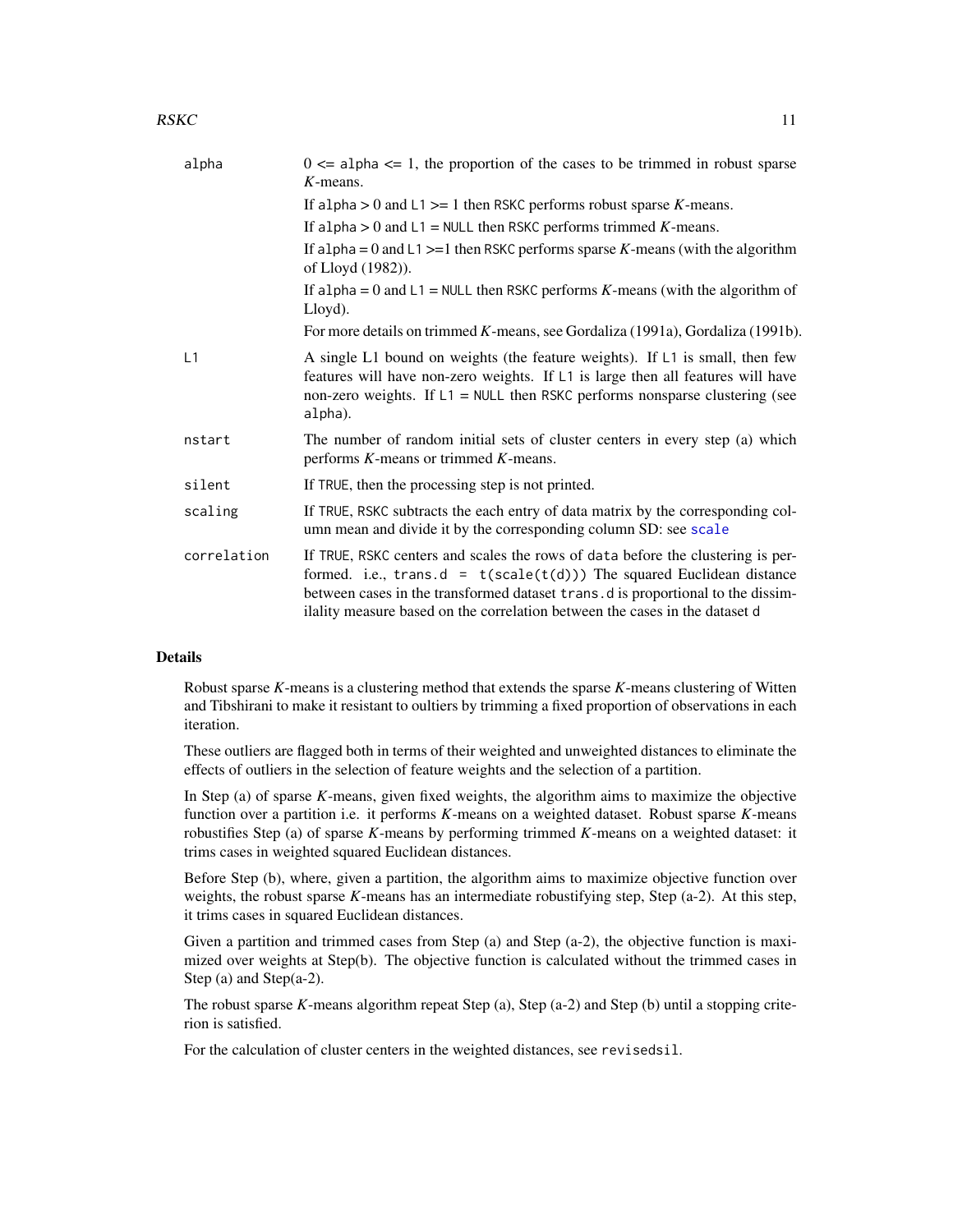#### Value

| N           | The number of cases.                                                                                                                                                                                                                                                                                                                                                                                                                              |
|-------------|---------------------------------------------------------------------------------------------------------------------------------------------------------------------------------------------------------------------------------------------------------------------------------------------------------------------------------------------------------------------------------------------------------------------------------------------------|
| p           | The number of features.                                                                                                                                                                                                                                                                                                                                                                                                                           |
| ncl         | See ncl above.                                                                                                                                                                                                                                                                                                                                                                                                                                    |
| L1          | See L1 above.                                                                                                                                                                                                                                                                                                                                                                                                                                     |
| nstart      | See nstart above.                                                                                                                                                                                                                                                                                                                                                                                                                                 |
| alpha       | See alpha above.                                                                                                                                                                                                                                                                                                                                                                                                                                  |
| scaling     | See scaling above.                                                                                                                                                                                                                                                                                                                                                                                                                                |
| correlation | See correlation above.                                                                                                                                                                                                                                                                                                                                                                                                                            |
| missing     | It is TRUE if at least one point is missing in the data matrix, d.                                                                                                                                                                                                                                                                                                                                                                                |
| labels      | An integer vector of length N, set of cluster labels for each case. Note that<br>trimmed cases also receive the cluster labels.                                                                                                                                                                                                                                                                                                                   |
| weights     | A positive real vector of length p, containing weights on each feature.                                                                                                                                                                                                                                                                                                                                                                           |
| <b>WBSS</b> | A real vector containing the weighted between sum of squares at each Step (b).<br>The weighted between sum of squares is the objective function to maximize,<br>excluding the prespecified proportions of cases. The length of this vector is the<br>number of times that the algorithm iterates the process steps $(a)$ , $(a-2)$ and $(b)$<br>before the stopping criterion is satisfied. This is returned only if L1 is numeric<br>and $> 1$ . |
| WWSS        | A real number, the within cluster sum of squares at a local minimum. This is<br>the objective function to minimize in nonsparse methods. For robust cluster-<br>ing methods, this quantity is calculated without the prespecified proportions of<br>cases. This is returned only if L1=NULL,                                                                                                                                                      |
| оE          | Indices of the cases trimmed in squared Euclidean distances.                                                                                                                                                                                                                                                                                                                                                                                      |
| oW          | Indices of the cases trimmed in weighted squared Euclidean distances. If L1<br>=NULL, then ow are the cases trimmed in the Euclidean distance, because all the<br>features have the same weights, i.e., 1's.                                                                                                                                                                                                                                      |

#### Author(s)

Yumi Kondo <y.kondo@stat.ubc.ca>

#### References

Y. Kondo, M. Salibian-Barrera, R.H. Zamar. RSKC: An R Package for a Robust and Sparse K-Means Clustering Algorithm.,Journal of Statistical Software, 72(5), 1-26, 2016.

A. Gordaliza. Best approximations to random variables based on trimming procedures. Journal of Approximation Theory, 64, 1991a.

A. Gordaliza. On the breakdown point of multivariate location estimators based on trimming procedures. Statistics & Probability Letters, 11, 1991b.

Y. Kondo (2011), Robustificaiton of the sparse K-means clustering algorithm, MSc. Thesis, University of British Columbia <http://hdl.handle.net/2429/37093>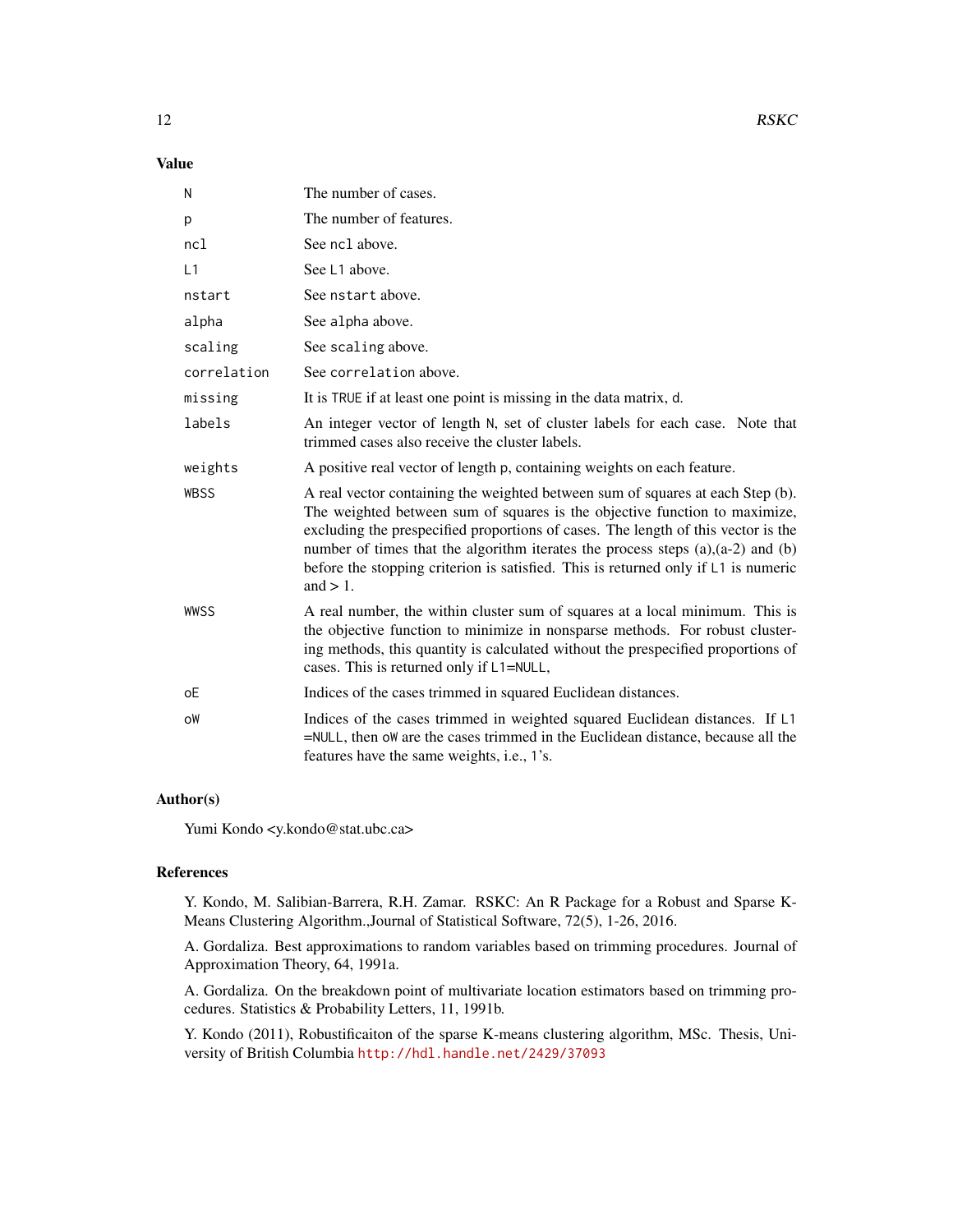D. M. Witten and R. Tibshirani. A framework for feature selection in clustering. Journal of the American Statistical Association, 105(490) 713-726, 2010.

S.P. Least Squares quantization in PCM. IEEE Transactions on information theory, 28(2): 129-136, 1982.

#### Examples

```
# little simulation function
sim <function(mu,f){
  D<-matrix(rnorm(60*f),60,f)
  D[1:20,1:50]<-D[1:20,1:50]+mu
  D[21:40,1:50]<-D[21:40,1:50]-mu
  return(D)
  }
set.seed(1);d0<-sim(1,500)# generate a dataset
true<-rep(1:3,each=20) # vector of true cluster labels
d<-d0
ncl < -3for ( i in 1 : 10){
  d[sample(1:60,1),sample(1:500,1)]<-rnorm(1,mean=0,sd=15)
}
# The generated dataset looks like this...
pairs(
     d[,c(1,2,3,200)],col=true,
     labels=c("clustering feature 1",
      "clustering feature 2","clustering feature 3",
      "noise feature1"),
     main="The sampling distribution of 60 cases colored by true cluster labels",
     lower.panel=NULL)
# Compare the performance of four algorithms
###3-means
r0<-kmeans(d,ncl,nstart=100)
CER(r0$cluster,true)
###Sparse 3-means
#This example requires sparcl package
#library(sparcl)
#r1<-KMeansSparseCluster(d,ncl,wbounds=6)
# Partition result
#CER(r1$Cs,true)
# The number of nonzero weights
#sum(!r1$ws<1e-3)
###Trimmed 3-means
r2<-RSKC(d,ncl,alpha=10/60,L1=NULL,nstart=200)
CER(r2$labels,true)
```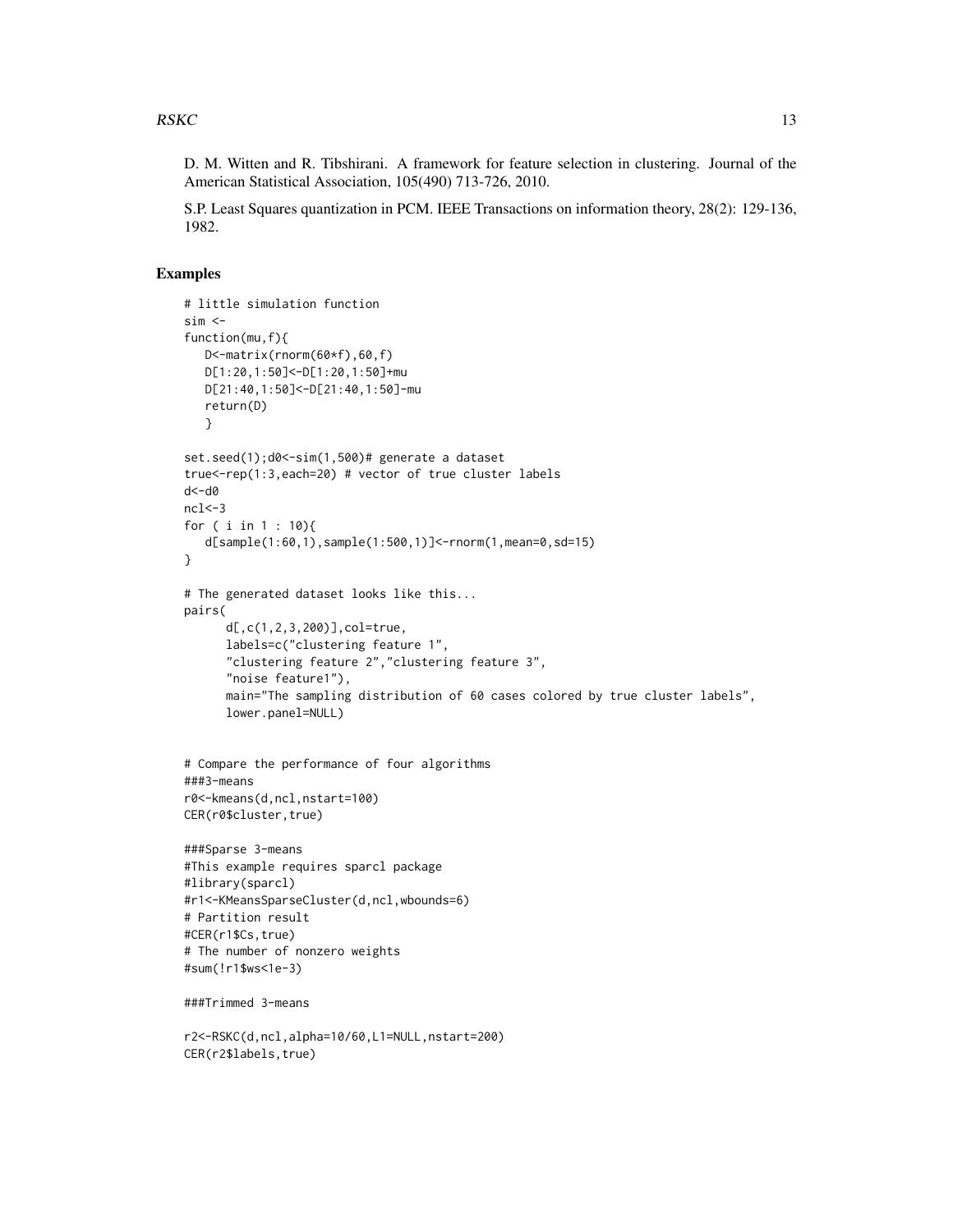```
###Robust Sparse 3-means
r3<-RSKC(d,ncl,alpha=10/60,L1=6,nstart=200)
# Partition result
CER(r3$labels,true)
r3
### RSKC works with datasets containing missing values...
# add missing values to the dataset
set.seed(1)
for ( i in 1 : 100)
{
d[sample(1:60,1),sample(1,500,1)]<-NA
}
r4 <- RSKC(d,ncl,alpha=10/60,L1=6,nstart=200)
```
Sensitivity *Compute the sensitivities (probability of true positive) of each cluster*

#### Description

The sensitivity or conditional probability of the correct classification of cluster  $k$  is calculated as follows:

First, the proportions of observations whose true cluster label is *k* are computed for each classified clusters.

Then the largest proportion is selected as the conditional probability of the correct classification.

Since this calculation can return 1 for sensitivities of all clusters if all observations belong to one cluster, we also report the observed cluster labels returned by the algorithms.

#### Usage

```
Sensitivity(label1, label2)
```
#### Arguments

| label1 | A vector of length N, containing the cluster labels from any clustering algo-<br>rithms. |
|--------|------------------------------------------------------------------------------------------|
| label2 | A vector of length N, containing the true cluster labels.                                |

#### Author(s)

Yumi Kondo <y.kondo@stat.ubc.ca>

<span id="page-13-0"></span>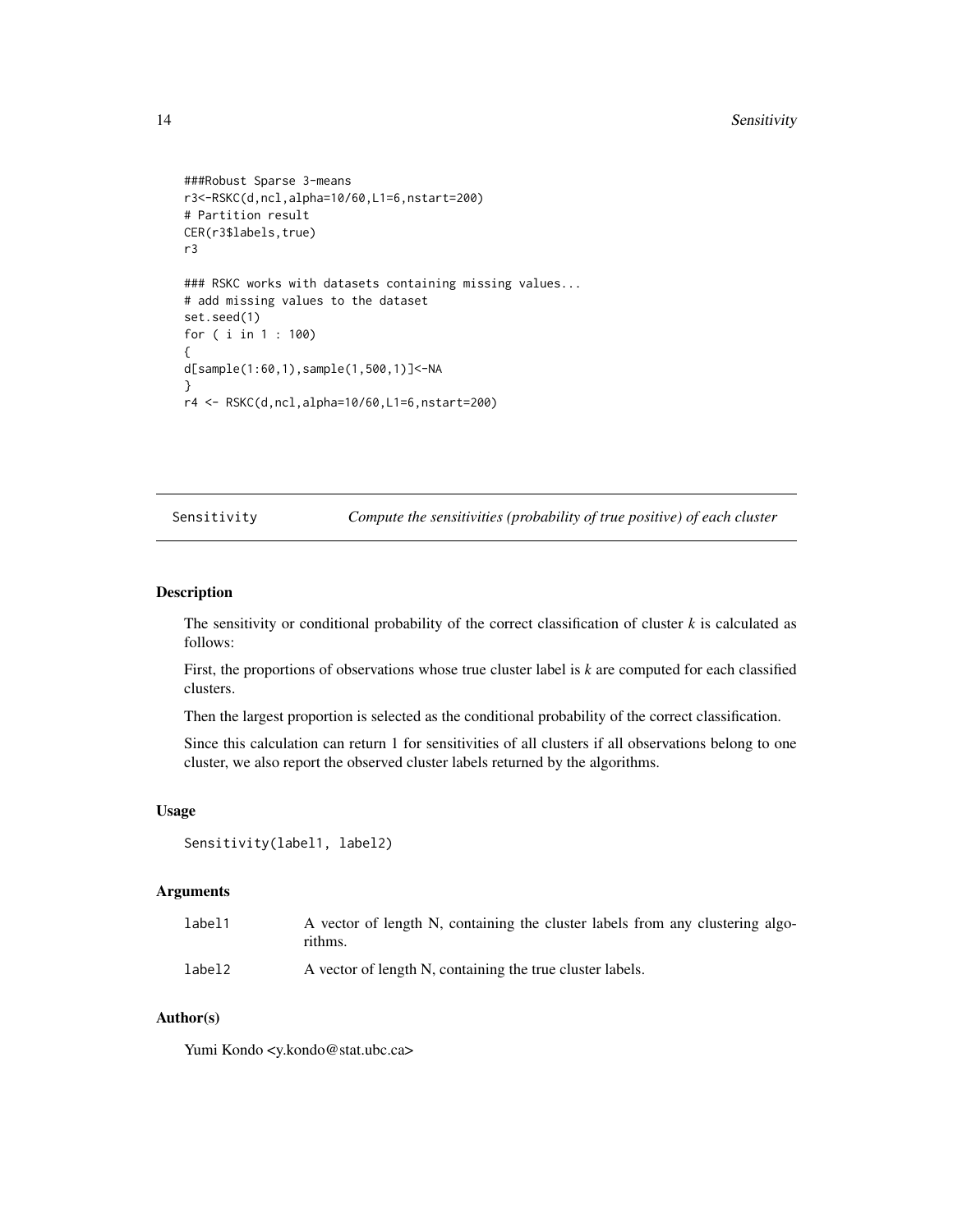## Sensitivity 15

## Examples

vec1<-c(1,1,1,2,3,3,3,2,2) vec2<-c(3,3,3,1,1,2,2,1,1) Sensitivity(vec1,vec2)